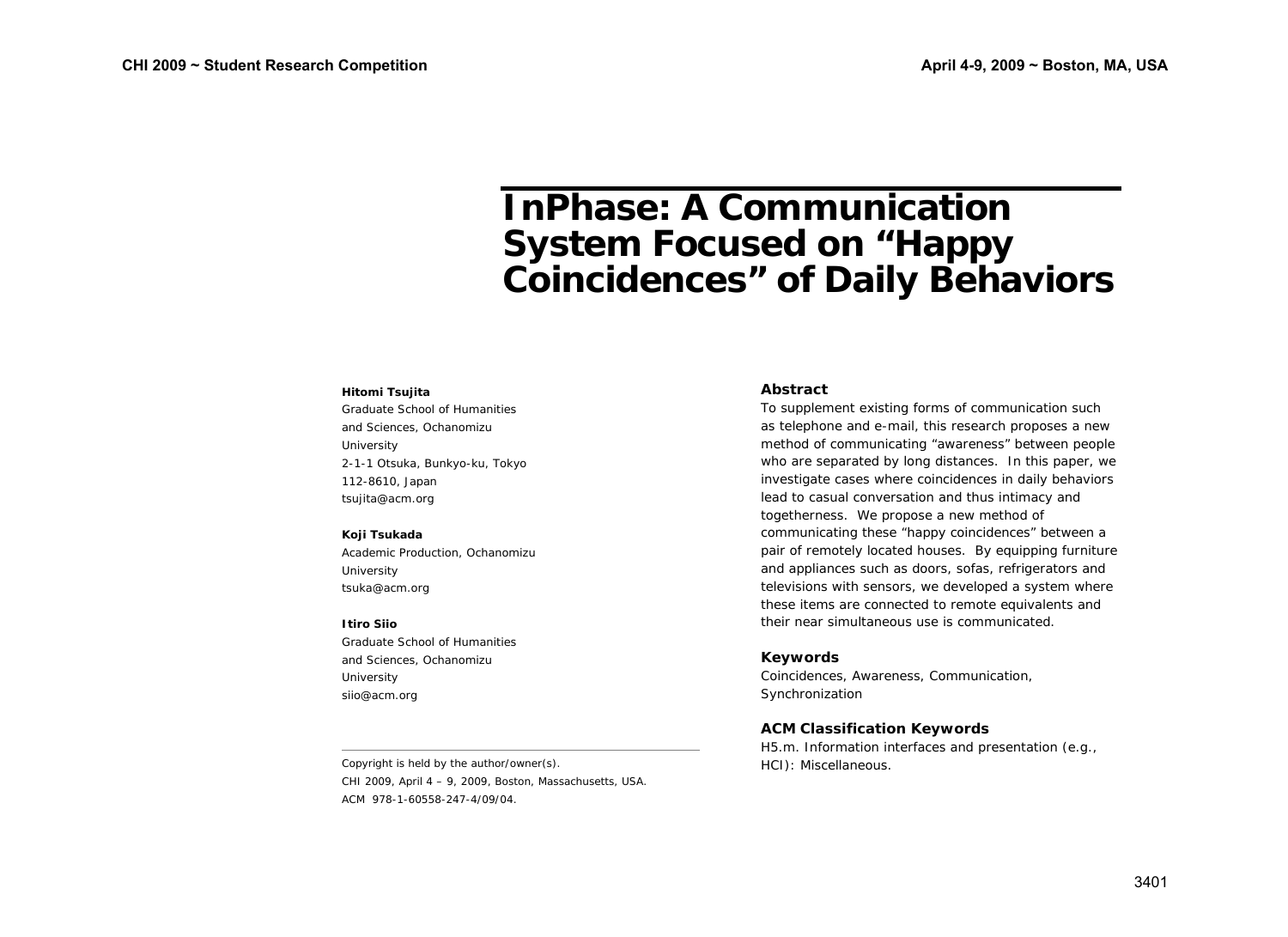# **Introduction**

In order to facilitate successful relationships, people adjust their behavior to others around them by imitating each other's actions unconsciously. In psychology, this behavior is known as "Conformity effects" or mirroring [1]. This action also creates a greater sense of intimacy and closeness for the other. If one wants to create a bond with another person, imitating what the other is doing (e.g., taking a drink of water together) is effective in creating a connection.

We all experience this in our daily lives - when a friend or partner shares a behavior, such as watching the same TV program, this leads to conversation or intimacy. In this way, we feel that "coincident daily behaviors" are a very important factor for our personal relationships to succeed. However, we can only experience "coincident daily behavior" when we happen to be in the same location at the same time. Thusly, people living apart, such as family, friends or couples, only find out later if at all. Therefore, most people living apart never experience this level of intimacy.

In order to address this issue, we propose a new system to facilitate remote "awareness" by communicating the occurrence of coincidental, simultaneous and similar actions of both parties, thus, prompting traditional forms of contact such as a telephone call or e-mail.

## **Design and Usage Scenarios**

In this paper, we investigate the daily lives of people by measuring when similar actions of two people in different locations happen simultaneously, and use this information to develop an "InPhase" system that can notify them of these coincidences through cues in their

natural environment. For example, as seen in Fig.1, families or couples living apart have their doors connected to sensors which will sound a chime if both doors are opened at the same time.



The InPhase system is an ambient indicator that will notify two remote users when, for example, they are both opening doors, windows or curtains, watching the same TV channel, sitting on a sofa, or in the kitchen at the same time. When this system is utilized, the following scenarios can be envisioned.

Scenario 1: A husband posted away from his family and living apart from them, wakes up in the morning and opens the window. Coincidentally, the wife, in a different city, also opens the window of her home. At this time, a chime sounds and both people know that they opened the window "together". Both feel as if they are under the same roof and are happier. Afterwards, the wife sends her husband an e-mail asking "Did you just wake up? Isn't the weather nice?"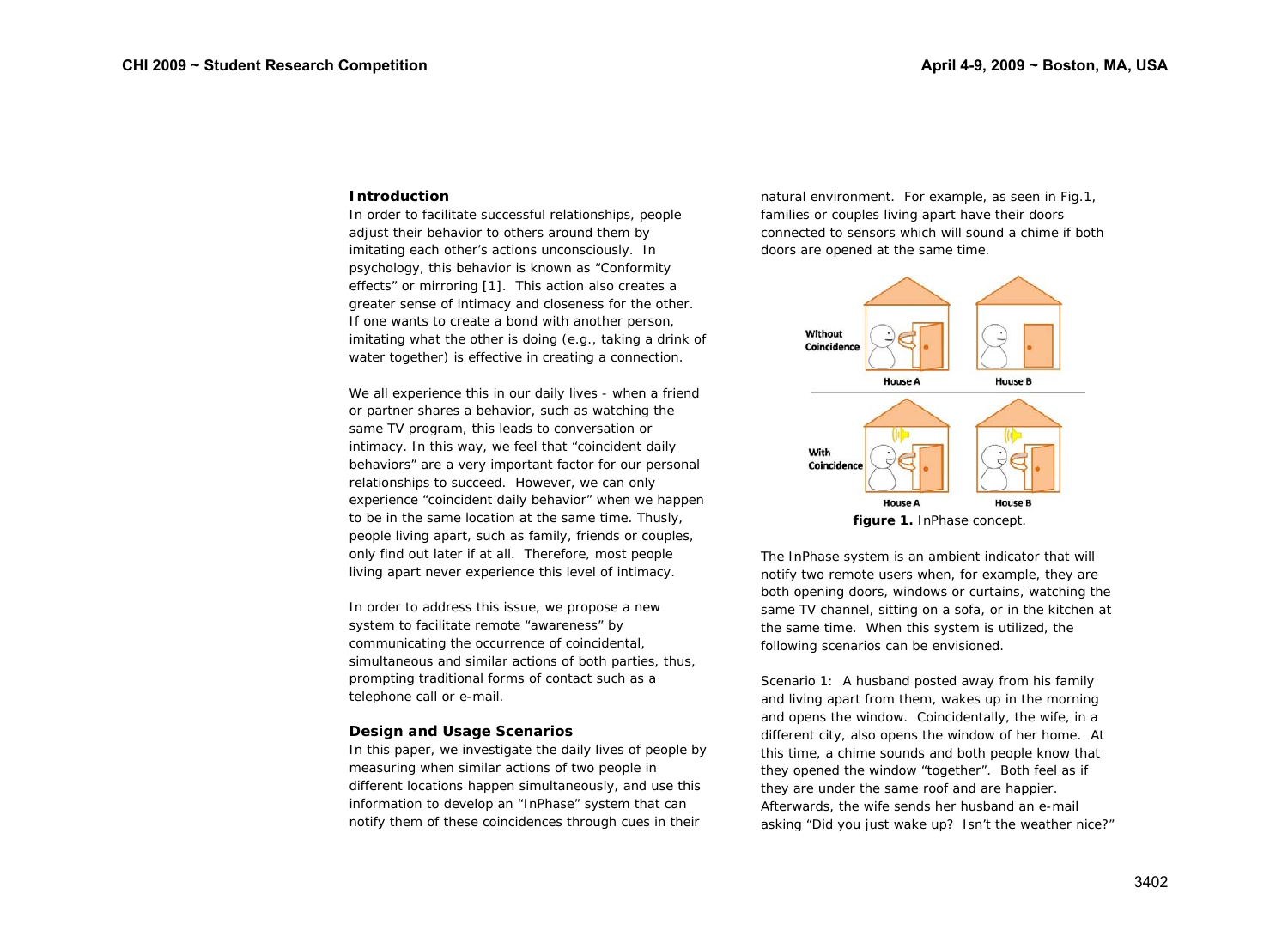Scenario 2: Two romantically involved people realize that they are watching the same TV program at the same time when the systems chime sounds. At this point, the girlfriend sends a text mentioning how nice the scene on the TV was. The boyfriend replies with a message mentioning that they should go to the place mentioned in the TV show - thereby, encouraging conversation between the couple.

# **The Merits of the System**

As mentioned above, with this system, it becomes possible to learn when similar actions happen in a natural day-to-day setting, thus enhancing intimacy and closeness and potentially initiating other forms of communication. Furthermore, when considering systems that transmit daily actions remotely, our system has two distinct advantages.

First, in a system that continually transmits actions, the persons on the receiving end may be disturbed when they are sleeping or annoyed when they are working [6]. In our system, information about one another's actions is only transmitted when the actions are synchronized. Therefore, there is a certain expectation on the receiving end about an action when they are also doing the same thing, thereby reducing the general annoyance towards the system.

People may feel that they are being spied on when a system transmits more information on daily activities than is received from others. The second advantage of this system is that it is fair and minimizes privacy concerns, because the amount of the information sent to both parties is exactly the same. For example, one party may not want the other to know which TV program he/she is watching. However, when the

couple is watching the same program, this fact could probably be shared.

# **Classifying Coincidences**

There are many ways to define how the system senses a person's action. Additionally, there are actions that are unlikely to coincide very often. For example, watching the same TV program in each house may happen with high frequency, but the simultaneous opening and closing of the refrigerator door is considerably less frequent.



**figure 2.** Classification of coincidences based on frequency and duration.

In determining "frequency of coincidences", i.e. the number of times that two remote actions happen simultaneously per day, there are two factors. They are the number of actions that can happen in one day, and the length of time that an action takes. Figure 2 shows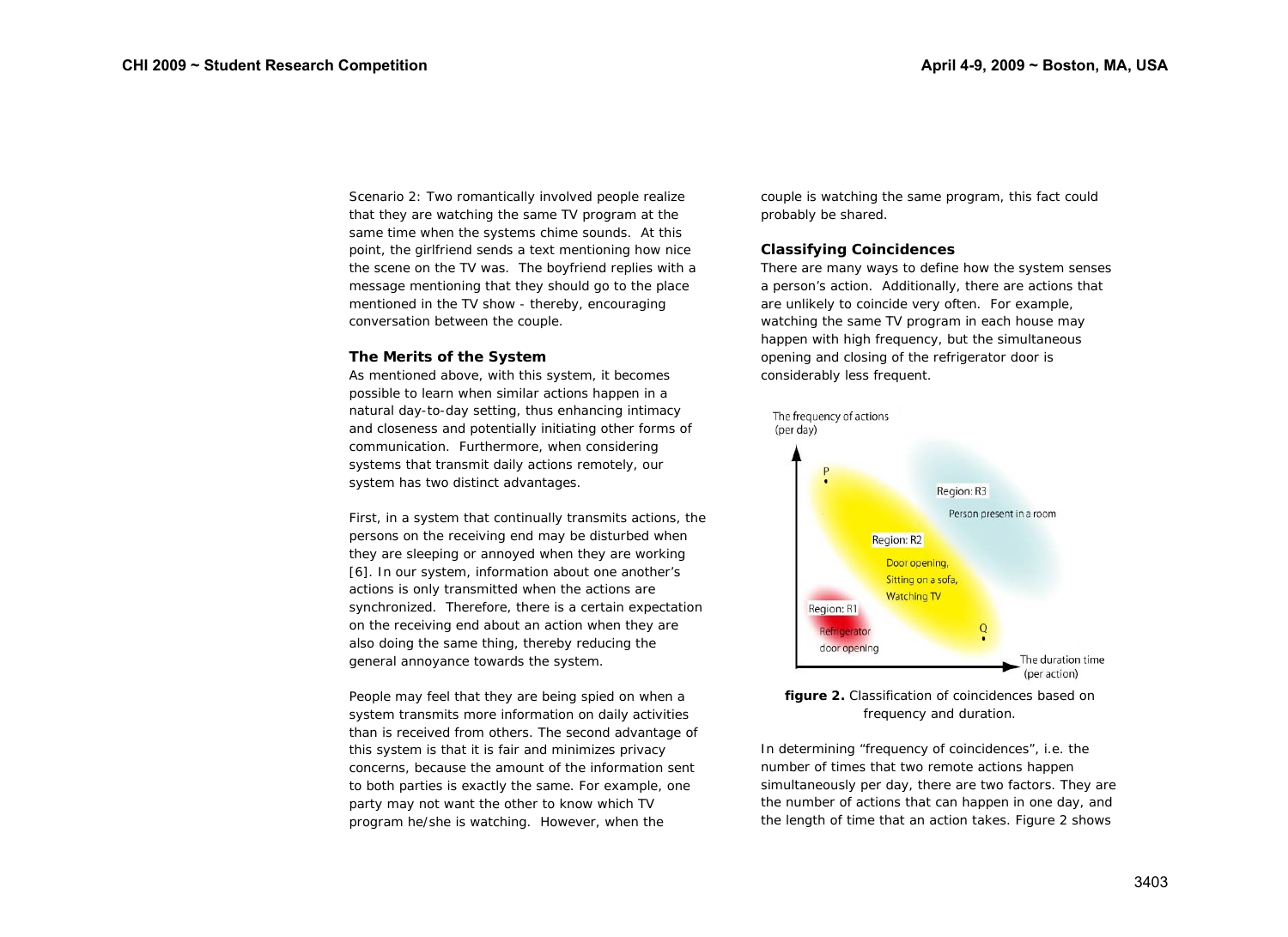

**figure 4.** A motion sensor in the corner of the room.



**figure 5.** Pressure sensors under the cushions.

some of daily actions and behaviors mapped over the two factors. The example P (an action that occurs with high frequency but of short duration) and Q (an action that occurs with low frequency, but of long duration) might have the same frequency of coincidences.

Depending on the frequency of coincidences, the level of activity in the receiver would vary. Therefore, we propose changing the sound of the chime depending on the frequency of coincidences for certain groups of actions. First, as seen in Fig.2, we grouped actions by the frequency of coincidences. In R1, we defined the group where the coincidence occurs less than about 0.3 times per day. In R2, we define the group where a coincidence happens around once per day. Finally, in R3, we define the group where a coincidence occurs more than once a day. Therefore, in a low occurring coincidence R1, we play a longer tune, and in a higher occurring coincidental action R2, we play a simple tone. In the highest frequency of coincidences R3, we would want to produce something that is not disturbing to the receiving party. Likewise, it is possible to use lights or actuators (instead of sounds) to notify the receiving party.

There is also the possibility that the system could adjust how coincidences are calculated. For example, as shown in Fig, 3, when detecting the opening and closing of a door in each house, the frequency of coincidences would be very low due to its short duration. The frequency of coincidences may increase if the signal is extended a few seconds longer than the actual close time. Conversely, it might be important to eliminate short duration inputs with high frequency of occurrence. For example, it may be appropriate to eliminate frequent sitting and standing events during

dinner or input from the TV remote control while channel surfing. However, if the system adjusts actual events too much, it may reduce the effectiveness of the system. More research is needed to determine the appropriate adjustments.



**figure 3.** Upper timing chart shows open/close event of doors. Lower is a result of adjustment of duration time. The system notifies the coincidence at "C."

## **Implementation**

Among many kinds of daily activities, we selected events with different frequencies and durations. Although lifestyle and family composition would affect these factors, we made general assumption based on the author's lifestyle. The selected events were expected to trigger other forms of communication such as phone, e-mail, and on-line chat. The following describes each in-depth.

The first event we have chosen is to determine if person is present in a common space (i.e., living room) by placing a pyroelectric infrared motion sensor in the corner of a room (Fig. 4). A living room will be used often for a longer period of time, thus this event falls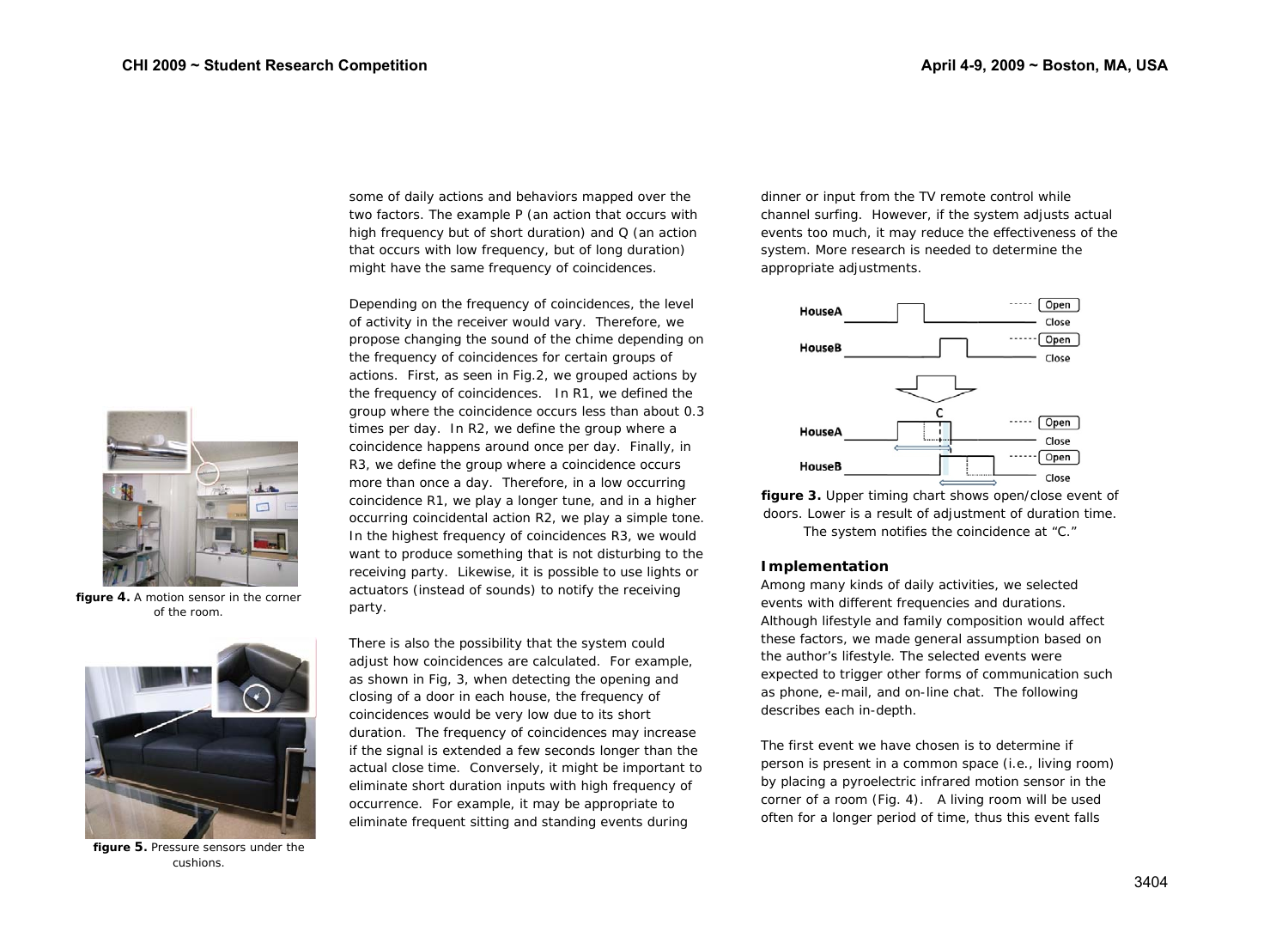

**figure 6.** A reed switch at the entrance door.



**figure 7.** A reed switch at the refrigerator door.



**figure 8.** Infrared TV remote controller with a small wireless keyboard.

into R3 category per Fig. 2. When people are present in both remote rooms, the system will play a pleasant natural sound. For the second event, we chose a sofa, wired with three separate pressure sensors placed under the cushions (Fig. 5), where the usage rate is lower but occurs for a longer duration – R2 category. When there is simultaneous use of sofas in both locations, the system plays a chime sound. The living room door opening is selected as a third event. While the door has a high frequency of usage, the event itself is very short and therefore this event is in the R2 category where the system will play a chime sound. A refrigerator door opening is chosen as the fourth event. The refrigerator has a low frequency of usage as well as a very short duration putting it in the R1 category where the system will play a trumpet sound. Both the door and the refrigerator door are fitted with a magnetic reed switch (Figs. 6 and 7). The fifth event is watching the same TV program. For detecting TV programs, we have replaced the infrared TV remote controller with a small wireless keyboard (Fig. 8). Considering that users of our system would be a family member or close couple, they would tend to have similar preferences in TV program. Therefore we place it in the R3 category where the system will play a soft chime for minimal interruption.

The overview of the InPhase system is described in Fig. 9. In this example, House A and House B each have a PC, connected via the Internet, with an InPhase system installed. Each PC includes a Ruby based program that collects data from the various sensors. When an action occurs on one of the PC's, it is sent to the opposite PC's server application via a separate and independent web server.



**figure 9.** Overview of the InPhase components.

# **Field Test**

To determine the effectiveness of the system, we conducted the following field test. For events with significantly different frequencies, we selected a door and refrigerator. For a two months trial, we set our system up in two laboratory rooms separated by a distance of 70 m on the same university campus. We installed magnetic reed switches to the entrance door and the refrigerator in each room. There were 3-4 students working in each room on average. During the test, they were asked to go about their normal daily lives. We logged the opening and closing events for both doors and refrigerators.

During the field test, there were an average of 59.6 and 73.0 entrance door events, and 5.5 and 9.6 refrigerator door events per day, from each room, respectively. This resulted in an average of 1.8 coincidences per day for the entrance doors and no coincidences for the